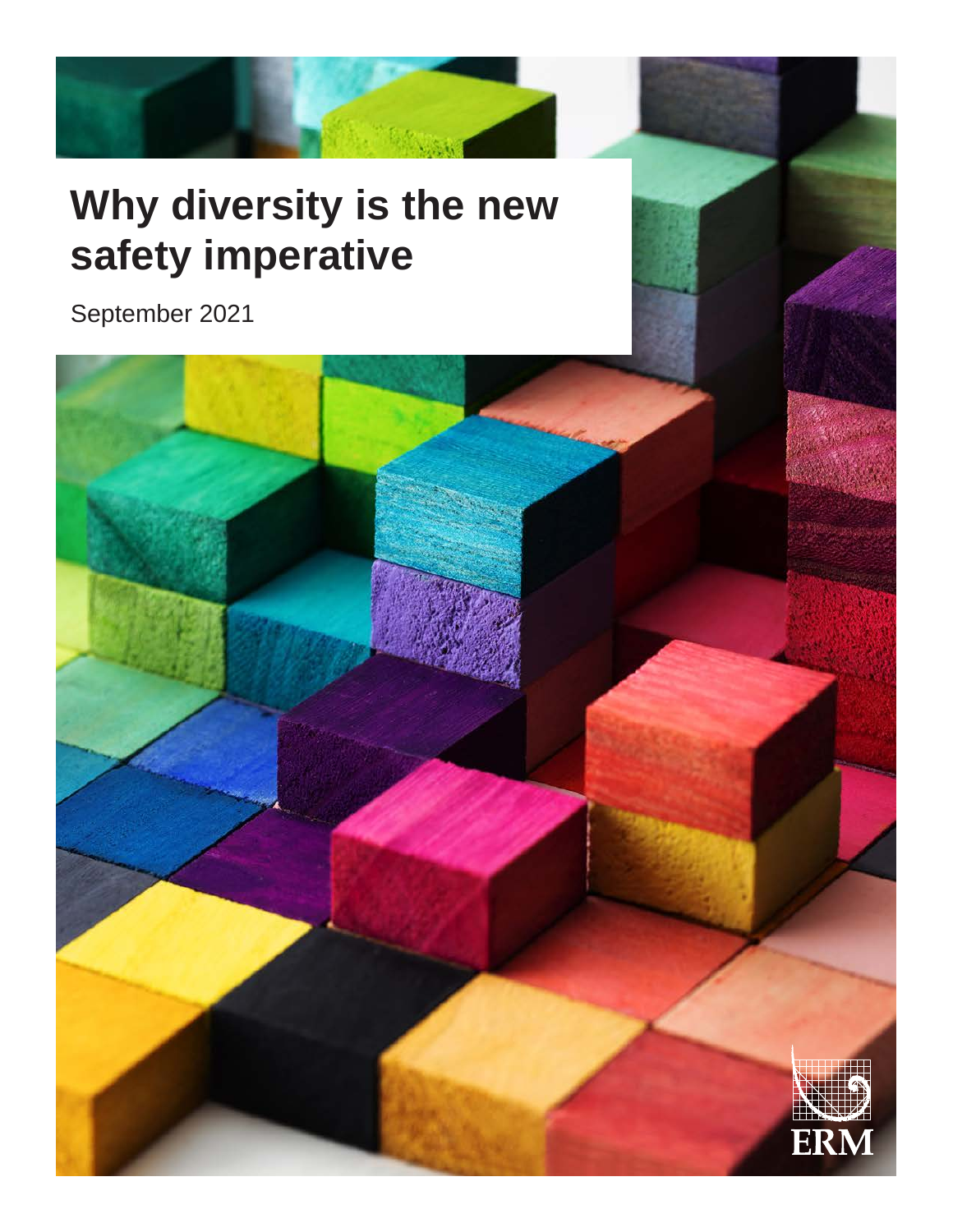## Why diversity is the new safety imperative

Keeping a diverse workforce safe is not easy. Physical and physiological challenges to keeping people safe can be measured against a range of technical absolutes and standards; dealing with psychological challenges requires a culture where everyone feels free to speak up and a style of leadership - that embraces diversity and inclusivity.

Leaders are under mounting pressure to demonstrate that they have a safe and diverse workforce. Indeed, these are fast becoming key indicators of a well-run company. In our work with clients we find that these goals have a lot in common. This article explores the relationship between safety and diversity - where organizations need to improve and how they can get started.

### **The diversity premium**

There is a strong correlation between a company's higher-than-average diversity, in terms of ethnicity and gender, and higher-than-average profits<sup>1</sup>. Not only that, but companies with diverse leadership teams and workforces have been seen to grow faster and be more enjoyable places to work<sup>2</sup>.

Creating and managing a diverse workforce, however, also comes with some challenges. For business leaders, these revolve around ensuring diversity at all levels of the organization, cultivating inclusion and belonging, dealing with conflict and miscommunication, and developing an inclusive leadership culture that is less command-and-control and more empowering and innovative.

The challenges associated with keeping a diverse workforce safe centre on providing a safe working environment and safe working practices for all employees. They are both technical (workplace processes that are accessible and understood by all) and adaptive (making sure all employees feel safe enough to speak up). To overcome these challenges safety has to understand diversity.

### **Diversity in the safety function**

A diverse safety function is more likely to understand the issues faced by a diverse workforce and be more effective in preventing illnesses, injuries and fatalities. However, there are two areas where safety functions are lagging: the recruitment of women into safety roles and the effective harnessing of neuro-diverse workers' skills to solve safety challenges.

#### *Gender inequality*

In 2020, ERM conducted a global survey of 273 Health & Safety (H&S) functional leaders.

|  | ℀ |
|--|---|

Just 15% of the leaders we interviewed were women, despite the fact that our survey indicated little difference in gender demographics further down the organization<sup>5</sup>.

This contrasts dramatically with the growing (if still unequal) share of women in senior positions in business globally, which has increased from 19% in 2004 to 29% in 2020<sup>3</sup>. Representation of women in health and safety leadership is clearly lagging.

#### *Limited embrace of neuro-diversity*

Some areas of safety are highly complex and require a laser-like focus on detail, for example, the safe design of operating facilities or the rigorous analysis of industrial incidents. People with autism, for example, often excel at pattern recognition and spotting irregularities<sup>4</sup> – an ideal skill for identifying problems and flaws in highly complex and hazardous industrial systems and processes. Such skills have been embraced and supported in the IT industry, but in our experience, have been less well sought after in safety.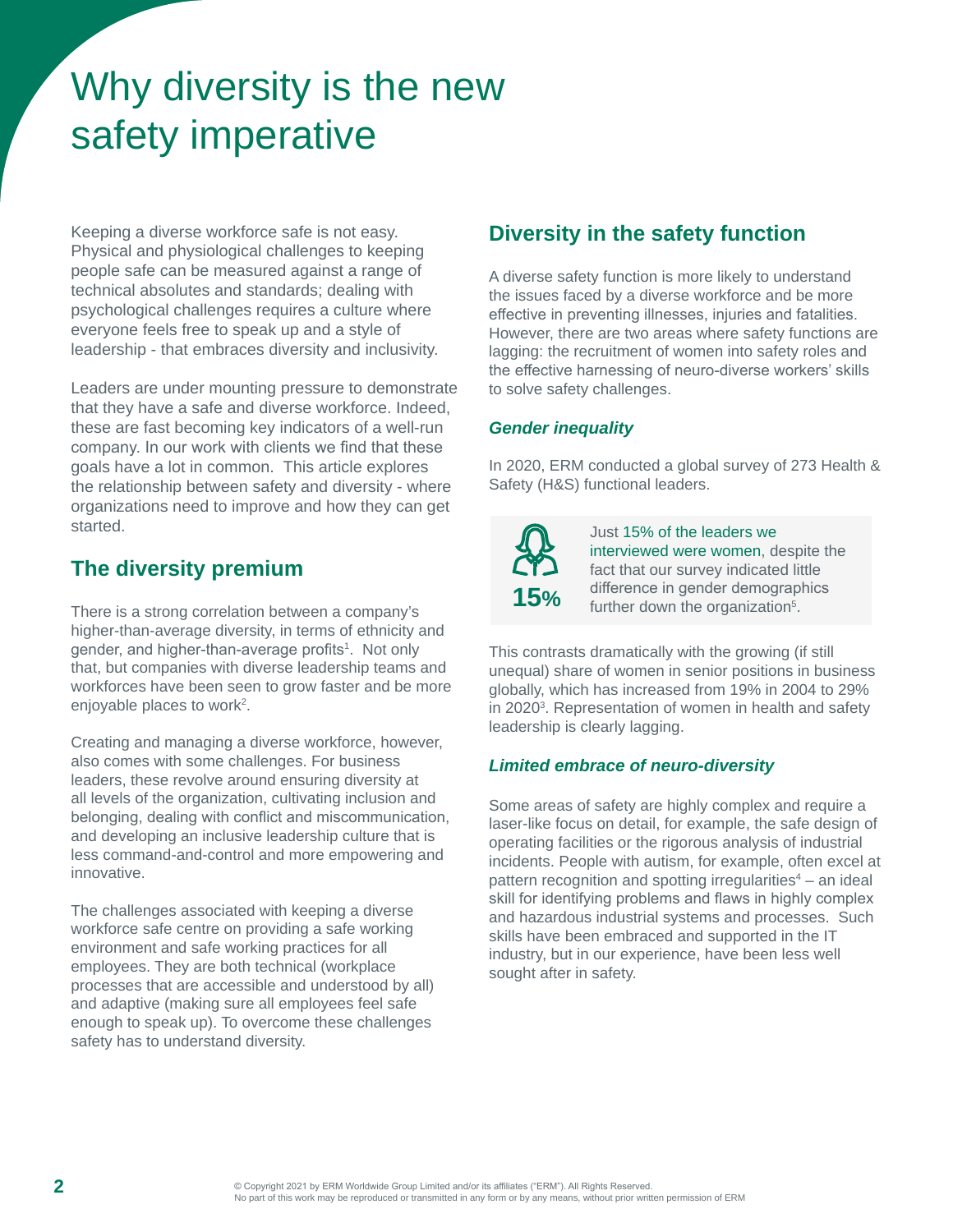

#### **Protecting a diverse workforce**

Lack of diversity within safety functions is a cause for concern in itself. But what makes it so urgent is the growing body of evidence about the safety issues faced by more diverse workforces. Managing a safe place of work for a diverse workforce is complicated and requires specialist knowledge and skills in five key areas: marginalized groups, ethnicity, multiculturalism, gender and age.

#### *1. Marginalized groups*

A recent survey conducted by McKinsey & Company reveals that women, LGBTQ+ employees, people of colour and working parents are having the hardest time during the Covid-19 pandemic, both in the workplace and with balancing work and home life<sup>6</sup>.



The survey found that employees who identify as lesbian, gay, bisexual, transgender, queer, or gender nonbinary (LGBTQ+) disproportionately fear losing ground at work and report feeling isolated. These employees report more work-related challenges than their straight peers, for example in relation to mental health, as well as a heightened loss of connectivity and belonging.

Employees who feel isolated and discriminated against are unlikely to speak up if they see unsafe conditions or behaviours. Distraction and stress may, unwittingly, be putting them and their colleagues at risk.

#### *2. Ethnicity*

With growing societal expectations as a result of a global movement towards racial justice, all companies need to consider how systemic racism exists within their organizations and determine what impact this might have on the safety and welfare of their employees.

According to research carried out in the US, black employees often feel a heightened sense of difference when among their mostly white peers and feel pressurized to create 'facades of conformity' which can suppress discussions relating to racism<sup>7</sup>. To address this, some companies invite black professionals to become "champions of minority groups", adding a new role to the one they were actually hired for and creating an increased workload.

> From a safety perspective, any group feeling discriminated against, isolated or pressurized to conform is likely to be more prone to stress, mental health issues and, at the very least, distraction. It also places them at much greater risk from the hazards and related risks in the workplace. When stressed, we are up to 500 times more likely to make errors $9$ .

#### *3. Multiculturalism*

**!**

When people from multiple cultures work together, difficulties or misunderstandings can occur as a result of language issues or because of differences in attitudes and beliefs. Managing multicultural teams requires awareness of such differences in order to create a work environment in which differences are openly addressed so that people can perform to their full potential.

This challenge is particularly acute in the oil & gas, aviation and medical industries. For example, aviation studies have investigated the willingness of pilots and co-pilots from different cultures to challenge the decisions of their superiors and their level of creativity in coping with emergency situations. These studies reveal that cockpit behaviour is significantly influenced by national culture and emphasize the critical role of training in national cultural characteristics<sup>8</sup>.

Beyond these sectors, it's clear that cultural differences could have a significant impact on peoples' willingness to challenge and speak up, particularly in stressful situations. Proactive efforts to overcome any barriers are therefore critical.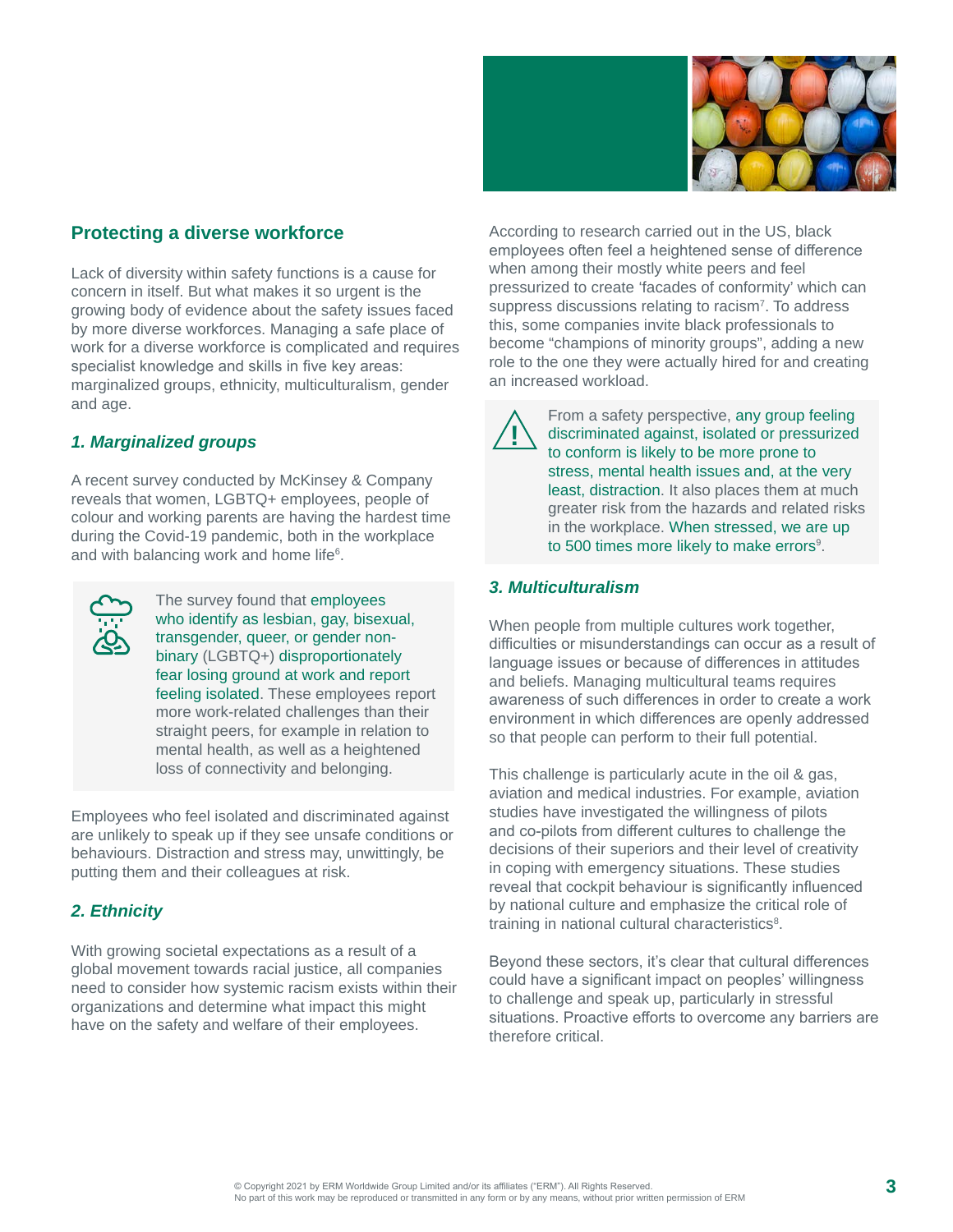#### *4. Gender*

Women represent more than 40% of the global workforce<sup>10</sup>. However, in the past, the health and safety needs of men in the workplace have been prioritized over women. Risk prevention has typically focused on visibly hazardous work, more often carried out by men. However, when women work in these areas, they often find that they are given protective equipment or clothing that's designed for men.



In 2019, ERM conducted safety transformation work at a very large industrial site with more than 500 women working in front-line operations. One of the first topics to emerge during our women-only focus groups was why personal protective equipment (PPE) – overalls, jackets, gloves, boots and safety glasses – was designed for men. None of the local suppliers were able to supply PPE designed for women, so to rectify the situation our client looked further afield to find one that could.

PPE is just the tip of the iceberg. Work equipment (such as desks, chairs and machinery) still tends to be designed for the average-sized male worker and takes less account of the ergonomic needs of women. Hazardous substance exposure affecting women workers has been under-estimated in the past because exposure limits were based on laboratory tests on men<sup>11</sup>. To cap it all, workplace temperatures are typically also based on what is comfortable for men rather than women<sup>12</sup>.

#### *5. Age*

The workplace poses different risks to workers depending on their age. Statistics from the UK reveal that not enough is being done to accommodate older workers.

According to the UK Health & Safety Executive, 111 people were killed at work in 2019/20 (the lowest on record).

| aged<br>60+   | Workers aged 60 or over accounted<br>for 27% of the fatalities, even though<br>they make up only 10% of the<br>workforce. |
|---------------|---------------------------------------------------------------------------------------------------------------------------|
| aged<br>60-64 | Workers aged 60-64 had a fatality rate<br>almost twice as high as all other age<br>groupings.                             |
| aged          | Workers over 65 had a fatality rate<br>four times as high <sup>13</sup> .                                                 |

Older workers may need to undertake less strenuous work than their younger colleagues, but this does not mean they are less productive. Many industrial facilities have adapted work shift patterns and breaks to accommodate older workers and this flexibility often results in longer retention for older employees, higher productivity and a happier workforce.

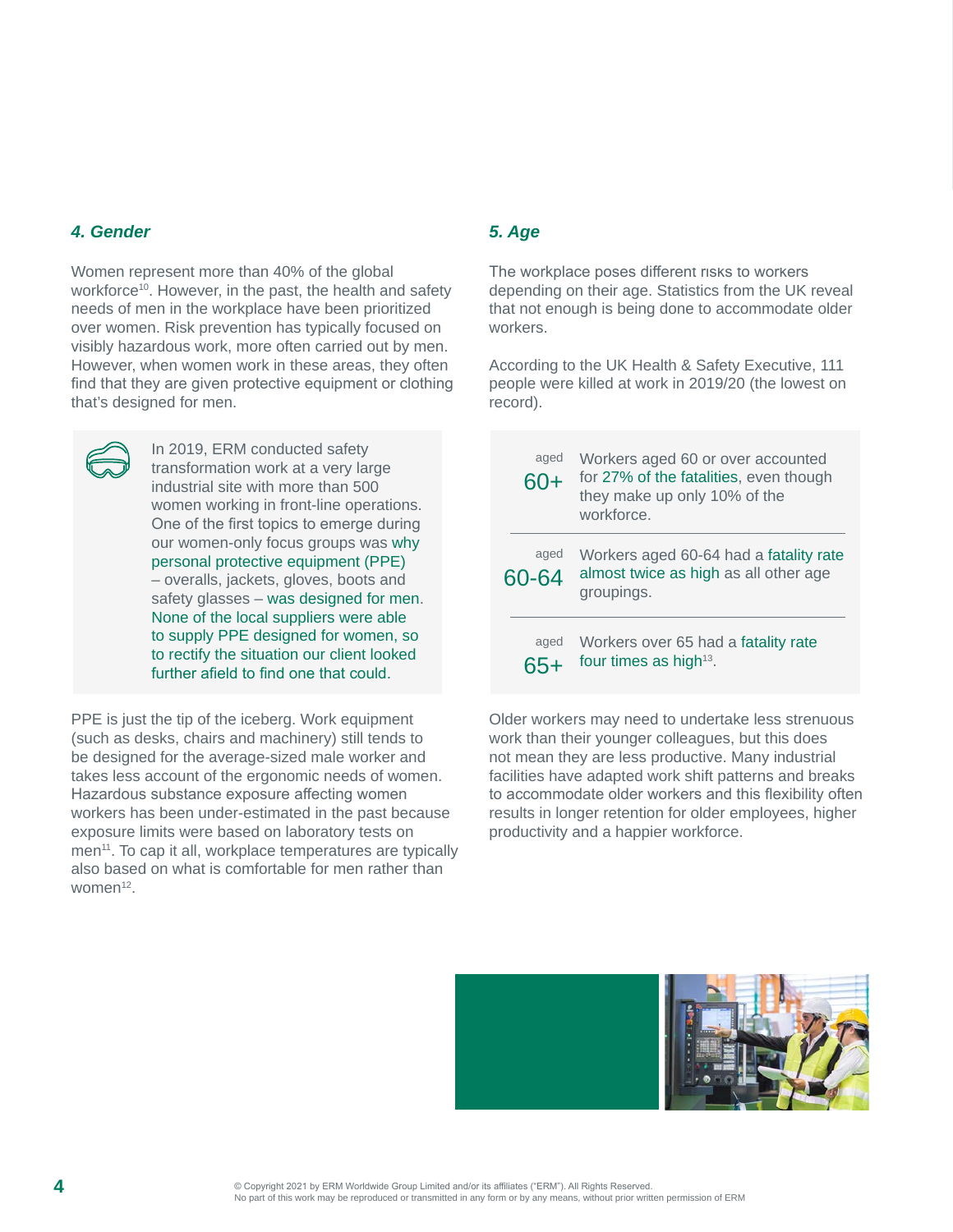## Connecting Health & Safety and DE&I

Corporate and asset-based safety policies, programs and procedures must take all aspects of workforce diversity into account in order to keep all employees safe. Some aspects of diversity are better understood and are being managed more effectively than others, but there is still a long way to go. So how can organizations begin to make progress? The answer lies in leadership.

#### *Create a culture of inclusive leadership*

The leadership characteristics that enhance health and safety are very similar to those that promote an inclusive culture that embraces diversity. Courageous conversations are needed across all levels of management and job types, from janitor to general counsel. Stronger links can be made between the tools used to transform safety leadership and the approaches used to promote diversity and inclusion in the workforce.

Organizations with high levels of psychological safety create an environment where people feel free to speak up, ask questions, and make suggestions without fear of retribution, or concern that their comments might damage their relationships or reputation.

The consequence of listening to multiple voices leads to a broadening of the knowledge base for alternative decisionmaking. This in turn leads to an increase in the number of possible pathways to problem solving. This style of open and egalitarian communication is exactly what's needed to solve non-routine safety problems.

#### *Challenge leadership bias*

Business leaders must recognize that many types of bias exist and that everyone has them. The types that impact workplace safety (e.g. anchoring, championing, group-think and representative bias) are not always well understood. To get past this, leaders must examine their own behaviours to recognize their personal blind-spots, reflect on their hidden agendas as individuals and also embodied biases towards other groups that may cut across efforts to keep them safe.

Indeed, seeing everyone as equal may hinder the ability to see how different groups have different safety needs. The safety-impacting biases that exist in an organization need to be examined closely. The resulting discussions will tell you how inclusive and open an organization actually is.

#### *Lay the foundations*

Operational leaders have to establish safe places of work, provide their employees with the information, instructions and the correct tools and guidance to work safely. They also need to check rigorously that work is conducted safely. All these steps need to consider the diversity of your workforce. Some initial key questions to consider include:

- Are workplaces and equipment designed and operated for the physical dimensions and characteristics of your workforce?
- Is workforce diversity taken into account in risk assessments?
- How do you know that the right safety tools, guidance and support are being provided?
- How comfortable and safe do all of your employees feel in speaking out?
- How do your assurance activities reach the most vulnerable employees in your organization?

#### *Seek out diverse voices*

To understand the needs of a diverse workforce health & safety managers should seek out diverse perspectives. If a health & safety function is not very diverse it needs to work closely with the DE&I leaders to achieve your common goals - to cultivate an inclusive and empowered workforce and to keep everyone safe.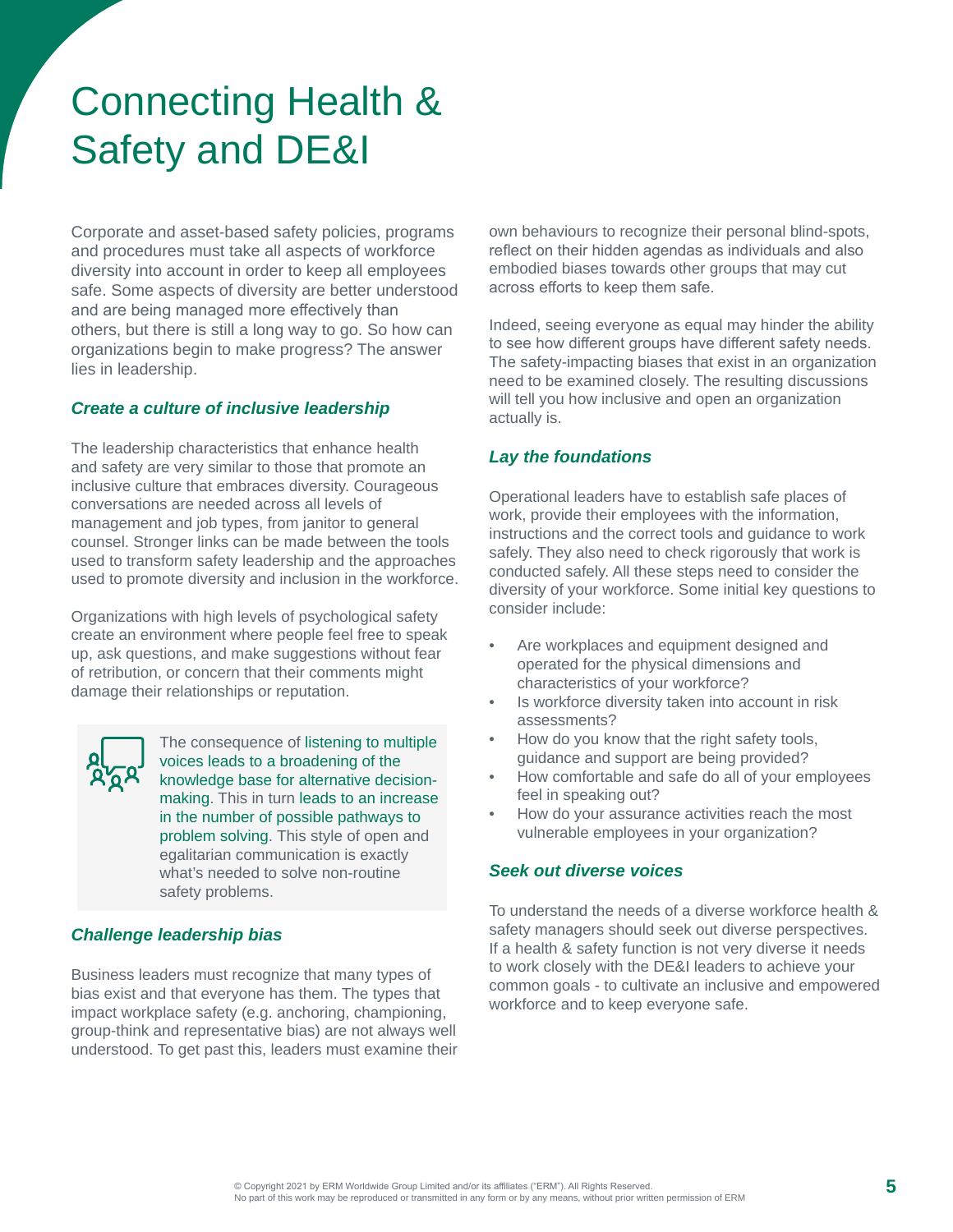#### *Integrate into risk management*

Diversity needs to be integrated into risk assessment processes. Practical risk assessment tools need to take into account the specific risks faced, for instance, by people with disabilities, migrant workers, older workers, women and temporary workers.

Examples of measures that could benefit the whole workforce include the following:



Reviewing risk assessments to determine how diversity has been integrated.



Purchasing a wider range of tools and equipment that can be adapted for every worker.

Train and protect your colleagues of colour, female employees, LGBTQ+ employees who are sent to locations where they may be exposed to prejudice and volatile environments.

The need to manage a diverse workforce is providing many organizations with new and valuable opportunities to advance their thinking and approach to safety. As more organizations embrace DE&I and seek to diversify their workforce, the need to think even more broadly and deeply about health and safety cannot be underestimated.

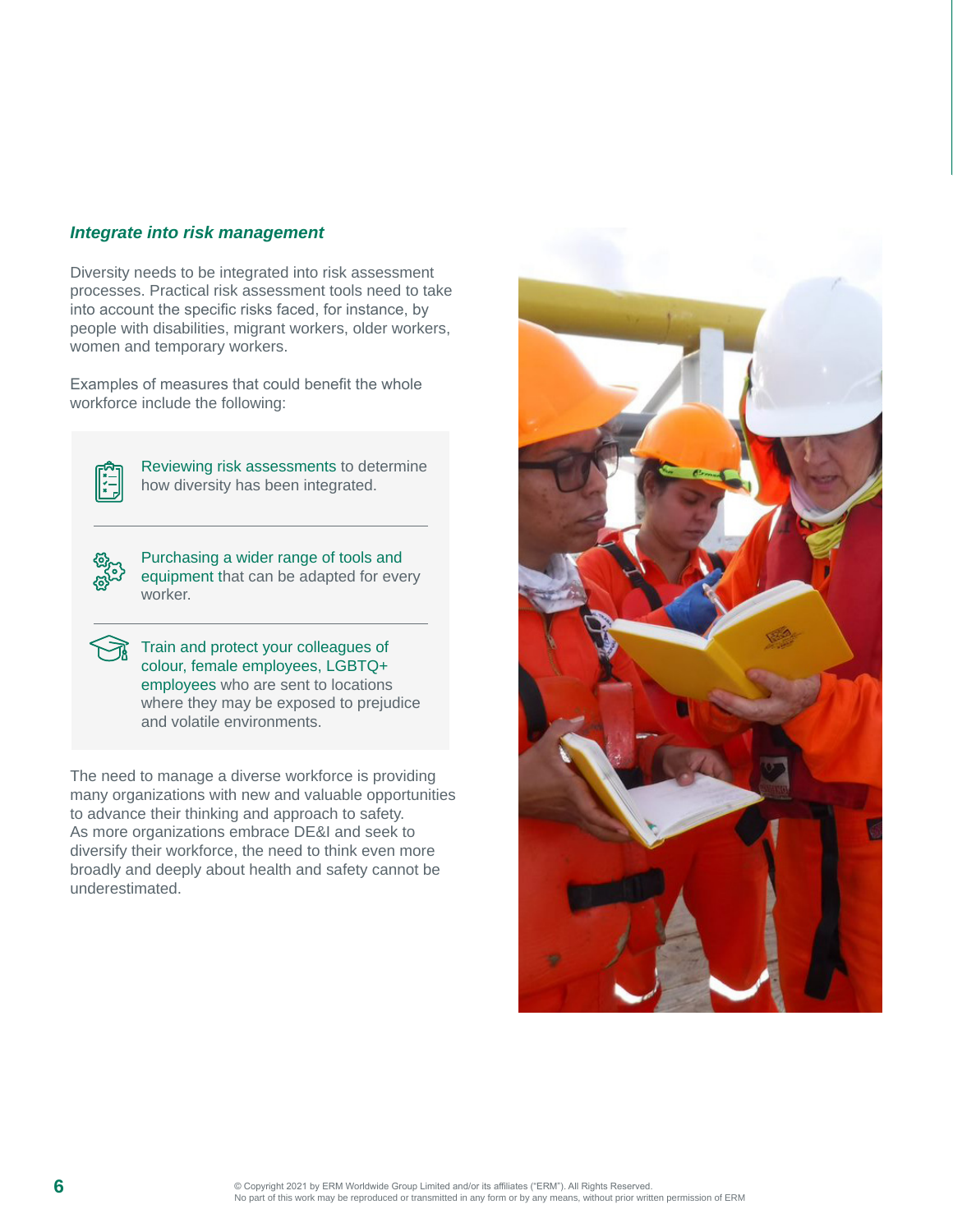### References

- 1 *Why diversity matters.* January 2015. McKinsey: Vivian Hunt, Dennis Layton and Sara Prince.
- 2 *Diversity wins: How inclusion matters.* May 2020. McKinsey: Sundiatu Dixon-Fyle, Kevin Dolan, Vivian Hunt, Sara Prince.
- 3 *Women in business a window of opportunity.* 2021. Grant Thornton.
- 4 *Pattern unifies Autism.* 2021 Brian Crespi. Department of Biological Sciences, Simon Fraser University, Burnaby, BC, Canada.
- 5 *ERM global Health & Safety survey.* November 2020.
- 6 *Diverse employees are struggling the most during Covid 19 – Here's how companies can respond.* November 2020. McKinsey: Kweilin Ellingrud, Mekala Krishnan, Alexis Krivkovich, Kathryn Kukla, Ana Mendy, Nicole Robinson, Sandra Sancier-Sultan and Lareina.
- 7 *Towards a racially just workplace.* November 2019. Harvard Business Review. Laura Morgan Roberts & Anthony Mayo.
- 8 *Culture, error, and crew resource management.* 2001. Helmreich, R. L., Wilhelm, J. A., Klinect, J. R., & Merritt, A. C.
- 9 *IEC 61511.* Safety instrumented systems for the process industry sector. Reliability, Maintainability and Risk - Practical methods for engineers. 2001. David J Smith.
- 10 *Global Employment Trends for Women.* March 2009. ILO.
- 11 *Information Note on Women Workers and Gender Issues on Occupational Safety and Health.* 2000 ILO.
- 12 *Energy consumption in buildings and female thermal demand.* 2015. Nature Climate Change volume 5. Boris Kingma & Wouter van Marken Lichtenbelt.
- 13 *Workplace fatal injuries in Great Britain 2020*. July 2020. Health & Safety Executive